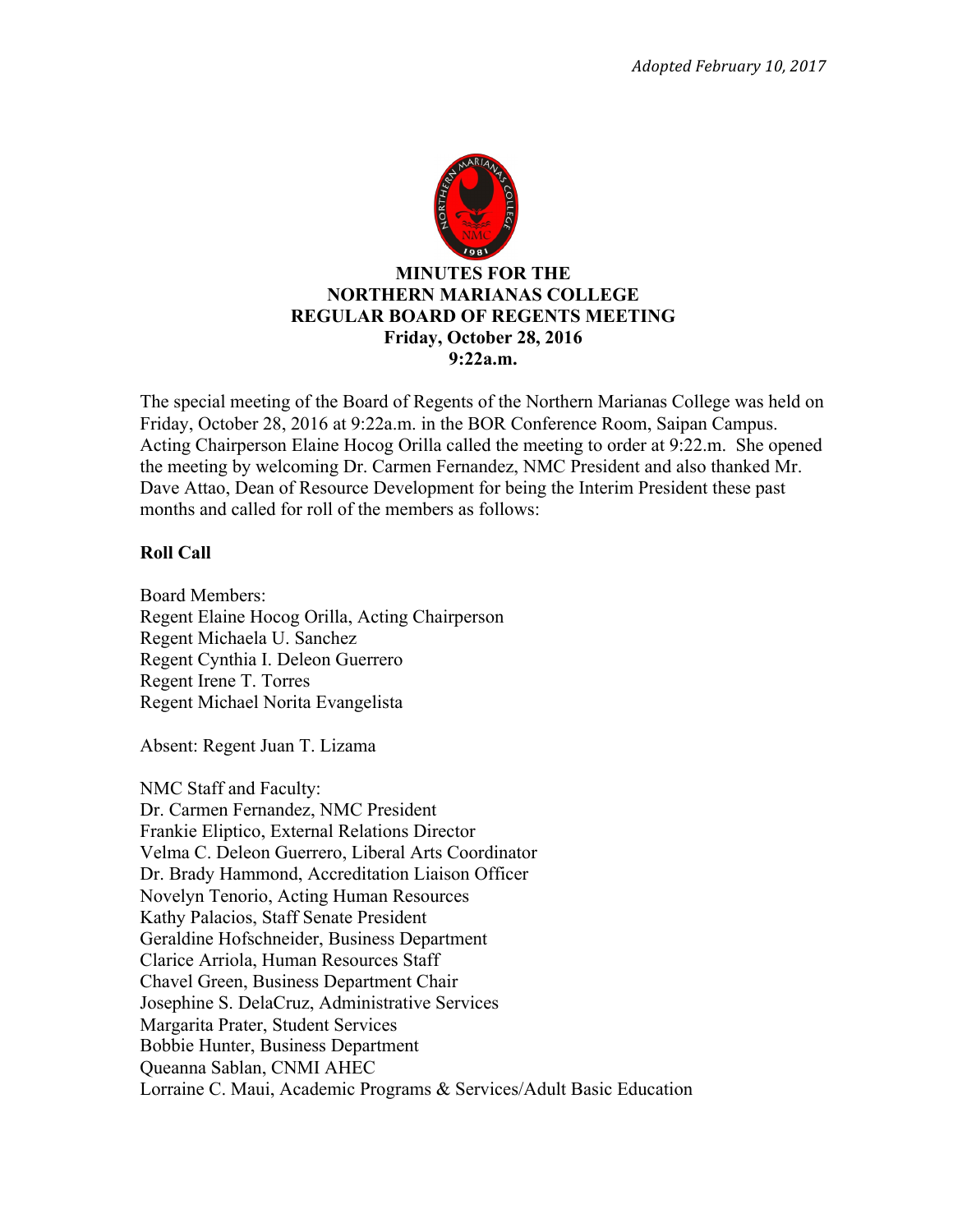Les Ogumoro-Uludong, CDI/Administration & Resources Development Christina Cruz, Finance Office Polly Omechelang, CREES Bonnie T. Royal, CREES Anita Camacho, Procurement & Property Management Office Manager Barbara K. Merfalen, Academic Programs & Services Charlotte Cepeda, School of Education Magiel Smith, Library Services David Attao, Administration & Resources Development Dean Johnny S. Aldan, Nursing Department Daisie Camacho-Renguul, Information Technology/Staff Senate Vice-President Jerome Ortiz, Information Technology Floyd Masga, UCEDD Joe Manibusan, Administrative Services Tracy Guerrero, Chief Financial Services Ajani Burrell, Languages & Humanities / Faculty Senate Lisa Hacskaylo, Office of Institutional Effectiveness / Staff Senate Robert Suzuki, Procurement & Property Management Jonathan Liwag, Information Technology Director Amanda Diaz, School of Education/Faculty Senate President Rosaline Cepeda, School of Education / Faculty Senate Shirley Dlg. Blas, Academic Programs & Services / Office of the Dean Jackie P. Che, Office of Institutional Effectiveness Director Michael M. Ogo, CREES Vince Merfalen, CDI Helen B. Camacho, Board Secretary (Recorder)

Legal Counsel Mark A. Scoggins

### Review and Adoption of Agenda

- Regent Sanchez motioned to adopt the meeting agenda.
- Regent Torres seconded the adoption.
- All members voted yes, the motion passed.

### Review and Adoption of Minutes

September 27, 2016 – Regular Meeting

- Regent Sanchez motioned to adopt the meeting minutes of September 27, 2016 regular meeting.
- Regent Torres seconded the motion.
- All members voted yes, the motion passed.

### September 30, 2016 – Special Meeting

- Regent Sanchez motioned to adopt the meeting minutes of September 30, 2016 Special meeting.
- Regent Torres seconded the motion.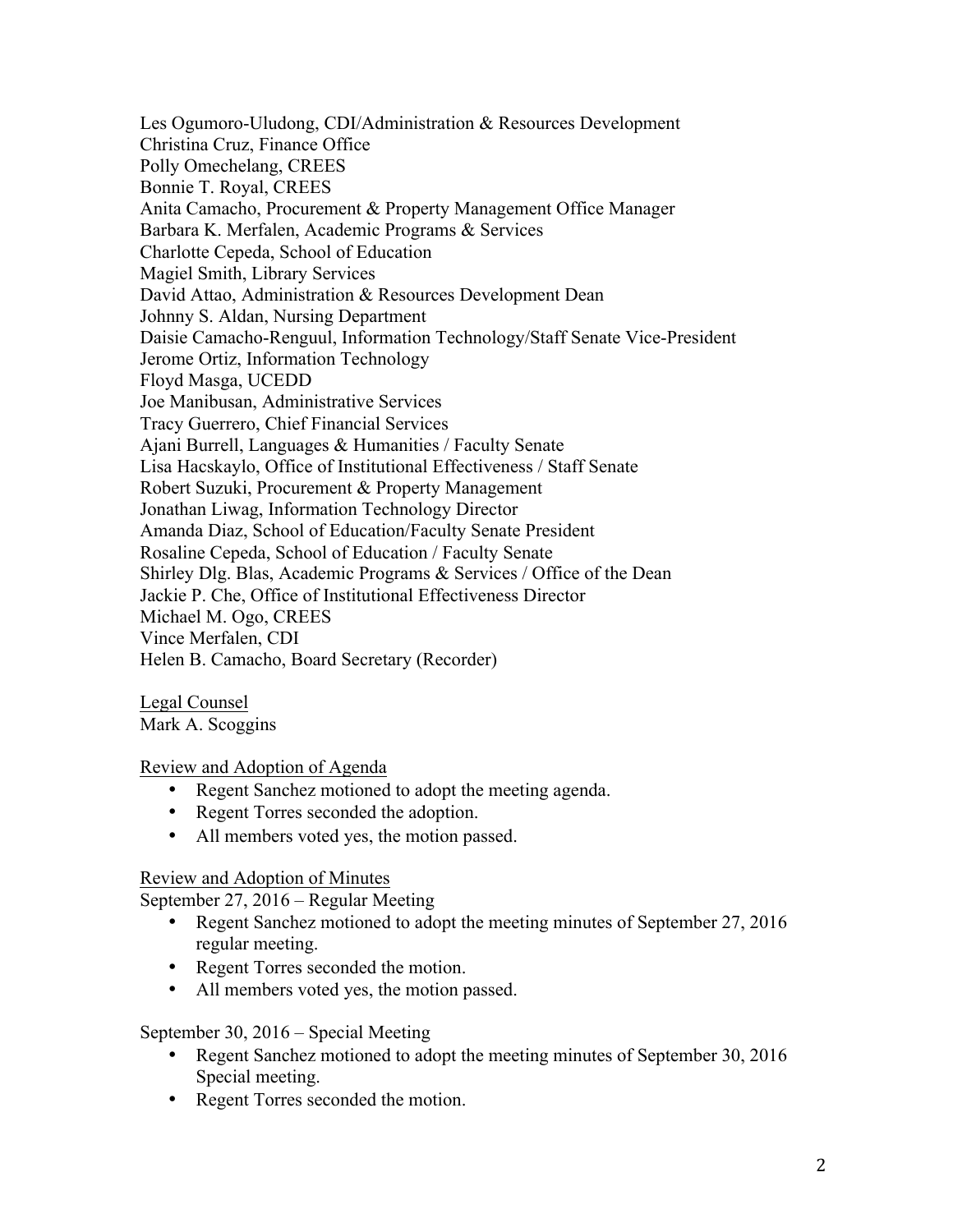• All members voted yes, the motion passed.

Public Comment Period None.

Fiscal and Finance Committee Report

NMCs FY2017 Operations Budget was reviewed by the committee and will be making it's recommendation.

Program Committee Report None.

Personnel Committee Report Regent Cindy provided a brief report.

Audit Committee Report None.

Nominating Committee Report None.

# **OLD BUSINESS**

#### NMCs FY2017 Operations Budget

Dr. Carmen Fernandez presented the FY2017 Operations Budget. She highlighted the following:

- Student Government Stipends
- Allocated funds to Academic Programs & Services \$100k
- Ungraded positions will not be addressed today but will be in the Phase II.

President Fernandez recognized and thanked former Regent Dr. Rechebei for her support of the salary adjustment for the employees. She indicated that this is retroactive to October 01.

### **NMCs FY2017 Operations Budget**

- Regent Torres motioned to approve the NMCs FY2017 Operations Budget.
- Regent Deleon Guerrero seconded that motion.
- All members voted yes, the motion passed.

#### Draft Revision Policy 6000: Compensation and Classification

This item was tabled for further review by the President and management team.

- Regent Deleon Guerrero motioned to table this item.
- Regent Torres seconded the motion.
- All members voted yes, the motion passed.

#### Draft Policy 1017: Conflict of Interest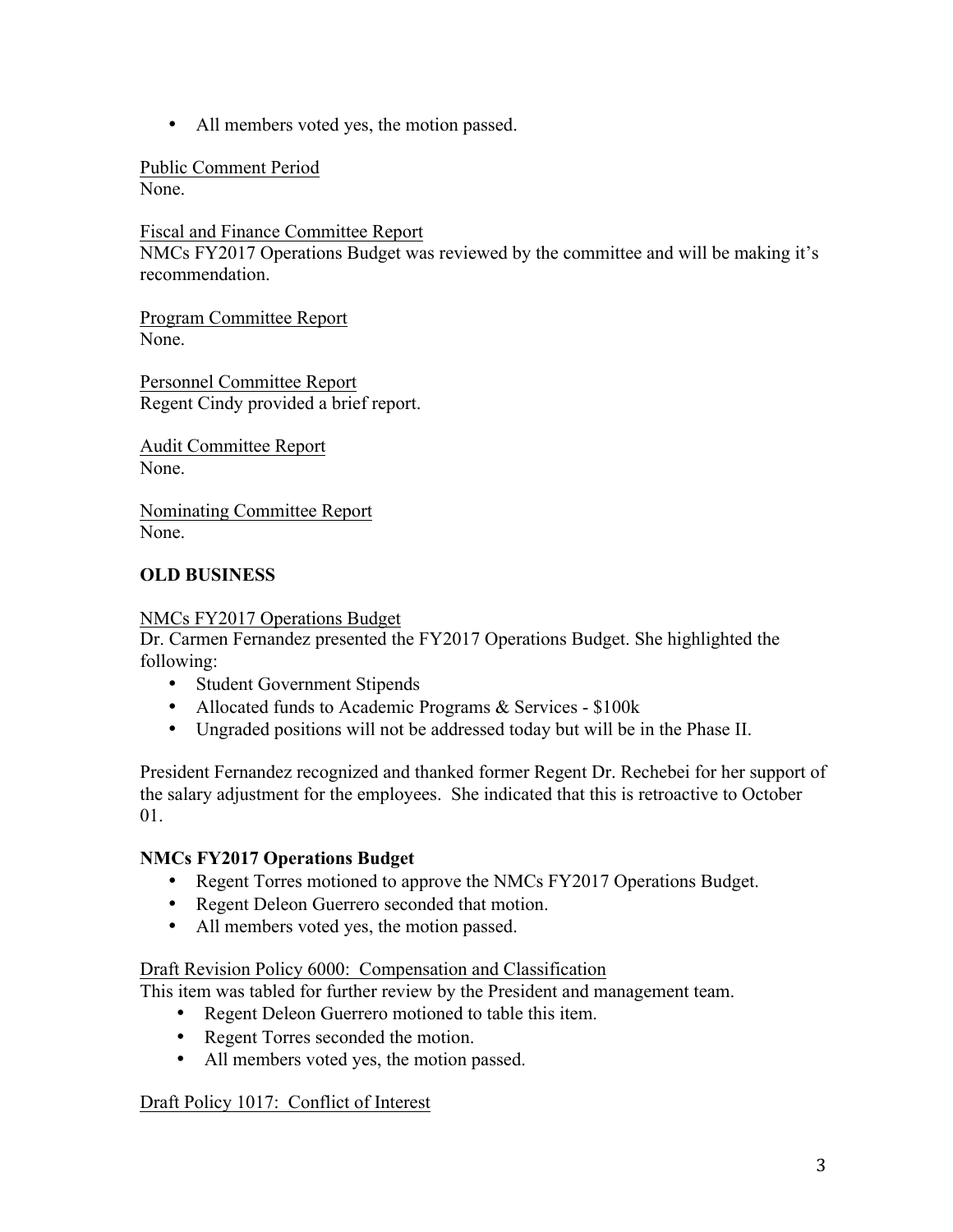This item is tabled.

- Regent Deleon Guerrero motioned to table this item.
- Regent Torres seconded the motion.
- All members voted yes, the motion passed.

Election of Officers

- Regent Deleon Guerrero motioned to table this item.
- Regent Torres seconded the motion.
- All members voted yes, the motion passed.

Board Resolution No. 2016-05 – To update the bank signatures

- Regent Torres motioned to adopt Board Resolution No. 2016-05 to update the bank signatures.
- President and Acting Chair will be signers on the account.
- Regent Deleon Guerrero seconded the motion.
- All members voted yes, the motion passed.

### President's Evaluation

- Regent Sanchez motioned to table this item.
- Regent Deleon Guerrero seconded the motion.
- All members voted yes, the motion passed.
- For the record, President Fernandez did submit a draft evaluation instrument.

### Board Policy No. 1005: Standing Committees of the Board

President Fernandez highlighted the changes to the policy. She noted the following:

- Human Resources Committee
- Finance Committee
- Regent Nominating Committee

President's Report

President Fernandez provided her report.

WASC Accreditation Update Report provided.

Legislative Updates Report provided.

Break called at 10:00a.m. Break ended at 10:23a.m. Regent Orilla, Acting Chairperson called the meeting back to order and proceeded to the next item on the agenda.

Executive Session

- Regent Deleon Guerrero motioned to go into executive session.
- Regent Sanchez seconded the motion.